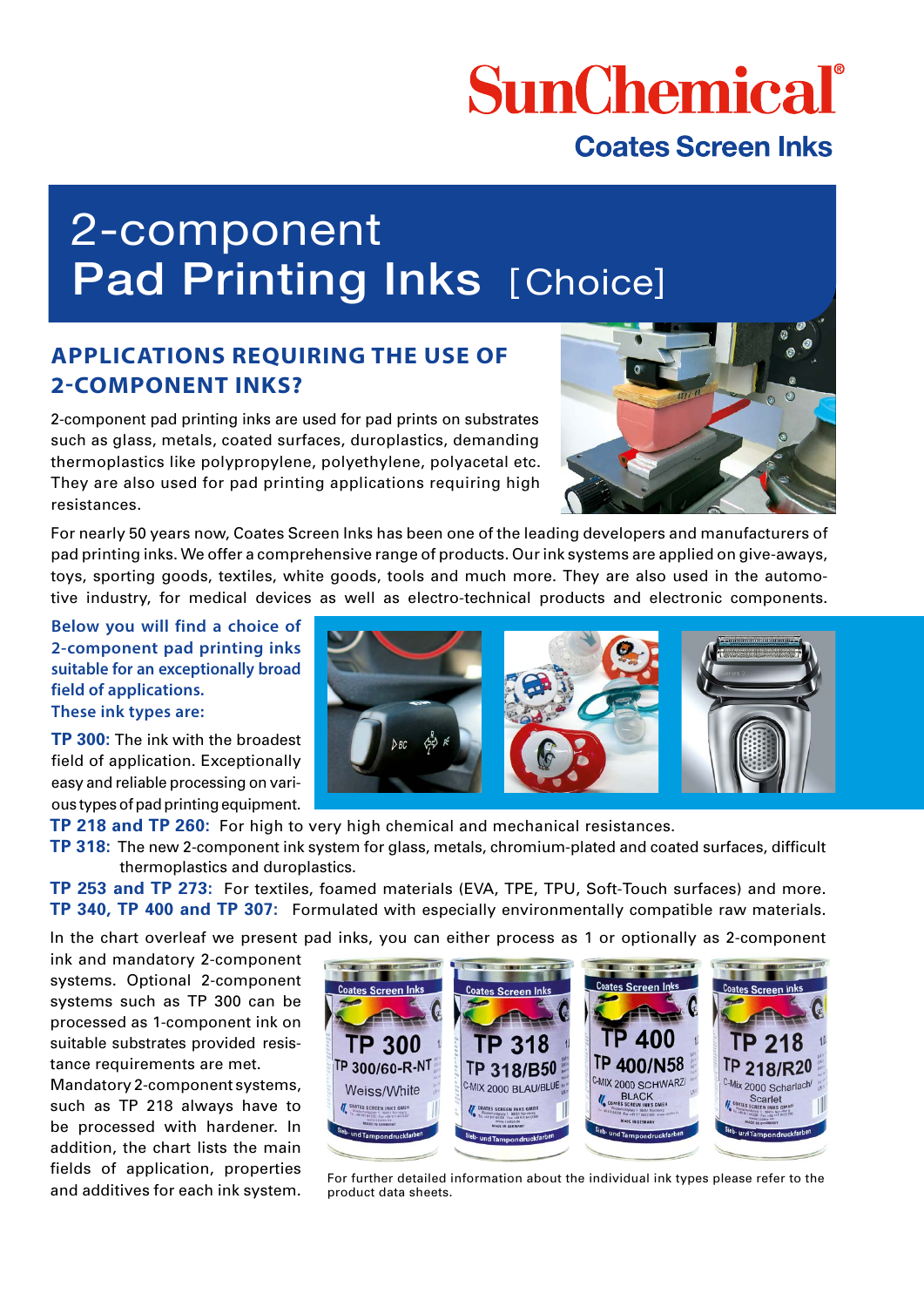## 2-component Pad Printing Inks [Choice]

| <b>INK RANGES</b>                                                                                                           | <b>TP 253</b>                                                                  | <b>TP 273</b>                                                                  | <b>TP 300</b>                                                                                                                                            | <b>TP 340</b>                                                                                                                                       |
|-----------------------------------------------------------------------------------------------------------------------------|--------------------------------------------------------------------------------|--------------------------------------------------------------------------------|----------------------------------------------------------------------------------------------------------------------------------------------------------|-----------------------------------------------------------------------------------------------------------------------------------------------------|
| <b>Application</b>                                                                                                          | Specific                                                                       | Specific                                                                       | Allrounder                                                                                                                                               | Various                                                                                                                                             |
| <b>Ink Type/Conformities</b>                                                                                                | $\mathbf{a}$                                                                   | $\mathbf{G}$                                                                   | H<br>$\bullet$                                                                                                                                           | $\dddot{\bullet}$                                                                                                                                   |
| <b>Main Applications</b>                                                                                                    | Textiles (cotton and<br>synthetics)<br>TPE / TPU<br><b>Soft-Touch Surfaces</b> | Polyurethane<br>Polyamide<br>TPE / TPU<br>Rubber<br><b>Soft-Touch Surfaces</b> | Pre-treated PP and PE<br>Polyamide<br>PMMA (acrylic glass)<br>Polycarbonate<br><b>Coated Surfaces</b>                                                    | ABS, SAN<br>Polystyrene<br>Rigid-PVC<br>Polycarbonate<br>PMMA (acrylic glass)                                                                       |
| <b>Other Applications</b>                                                                                                   | Polyurethane<br>Polyester<br>Synthetic leather<br>Rubber                       | Synthetic fabrics<br><b>Foamed materials</b>                                   | Duroplastics<br><b>Metals</b><br>Polyacetal (POM)<br>Polyester<br>Polyurethane<br>Wood                                                                   | Polyamide<br><b>Coated Surfaces</b>                                                                                                                 |
| <b>Properties</b>                                                                                                           | Flexible.<br>Wash resistant.<br>Good solvent resis-<br>tance.                  | Very elastic.                                                                  | Vast variety of applications.<br>Exceptionally easy and<br>reliable printability.<br>Good resistances,<br>e.g. against alcohol and<br>various chemicals. | Fast printability.<br>Very quick drying.<br>High mechanical<br>resistance.<br>Good resistance against<br>alcohol, benzine,<br>cremes and handsweat. |
| <b>Drying</b><br><b>Weather Resistance</b>                                                                                  | Medium<br>Medium                                                               | Medium<br>Medium                                                               | Quick<br>Medium                                                                                                                                          | Very quick<br>High                                                                                                                                  |
| <b>Choice of Colour Shades</b><br>C-Mix 2000<br>Standard<br>Standard HD (Highly Opaque)                                     | O                                                                              | $\circ$                                                                        |                                                                                                                                                          |                                                                                                                                                     |
| <b>Processing</b><br><b>Mixing Ratio</b><br>Hardener: Standard<br><b>Option</b>                                             | 1-comp./2-comp.<br>10:1<br><b>TP 219/N</b><br>TP 219                           | 1-comp./2-comp.<br>10:1<br><b>TP 219/N</b><br><b>TP 219</b>                    | 1-comp./2-comp.<br>10:1<br><b>TP 219</b><br>TP 219/N                                                                                                     | 1-comp./2-comp.<br>10:1<br><b>TP 219</b><br>TP 219/N                                                                                                |
| <b>Standard</b><br>Thinner:<br><b>Option Quick Thinner</b><br><b>Option Very Fast Thinner</b><br><b>Option Slow Thinner</b> | <b>Additive A</b><br><b>Additive B</b><br>Additive C<br><b>VD 60</b>           | <b>Additive A</b><br><b>Additive B</b><br>Additive C<br><b>VD 60</b>           | <b>Additive A</b><br><b>Additive B</b><br>Additive C<br><b>VD 60</b>                                                                                     | <b>Additive U or A</b><br>Additive D or B<br>Additive C<br><b>VD 60</b>                                                                             |
| <b>Retarder: Very Slow</b>                                                                                                  | <b>TPD</b>                                                                     | <b>TPD</b>                                                                     | <b>TPD</b>                                                                                                                                               | VZ 35                                                                                                                                               |



: Complies to Toy Standard EN 71-3:2019



 : Certified according to USP Medical Class VI for printing on medical devices.

 : Formulated with especially environmentally compatible raw materials Free of aromatics, butyl glycolate, cyclohexanone, PAH, Solvent Naphtha

 $\overline{\phantom{a}}$ 

: 2-component ink system. Has to be processed with hardener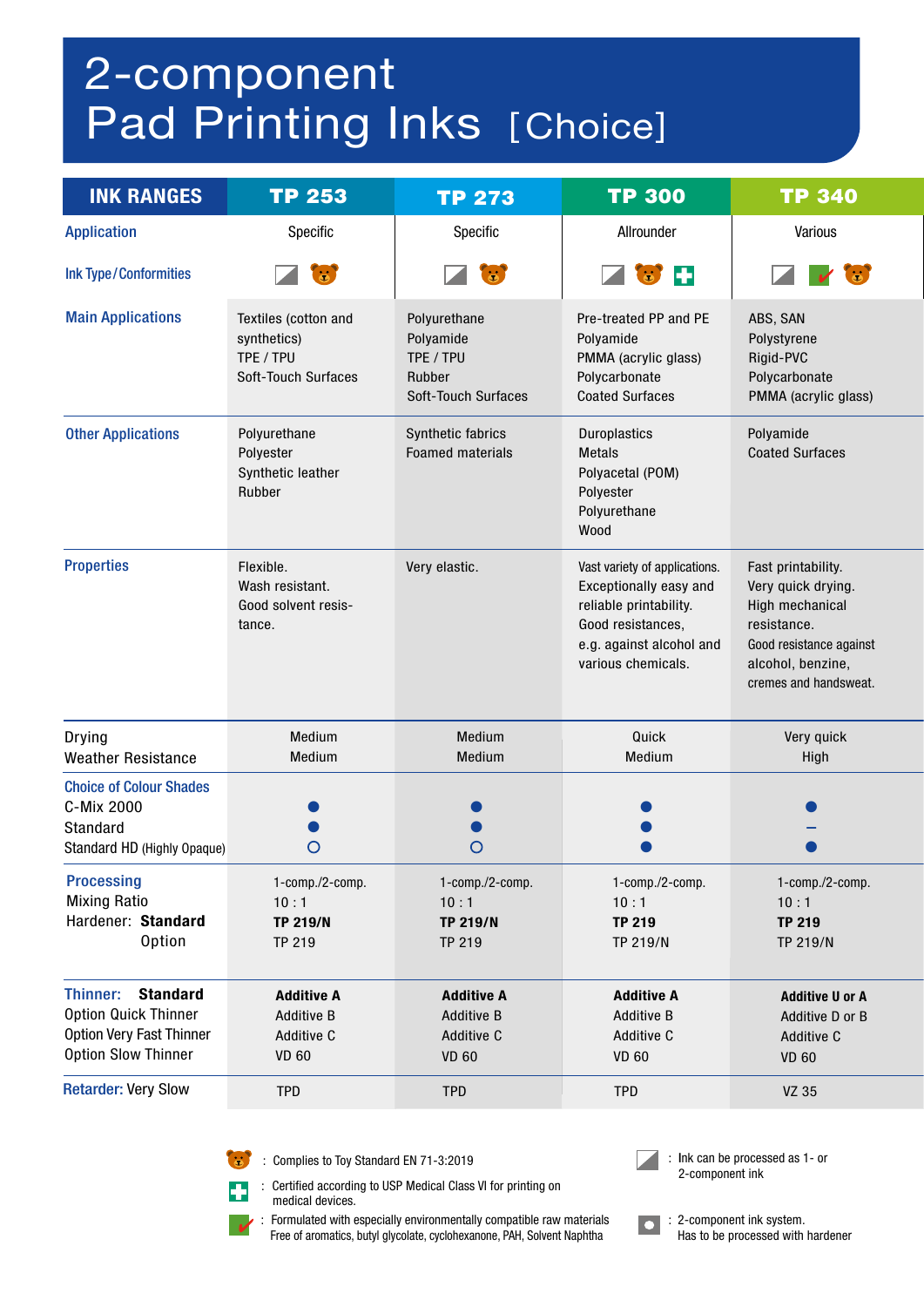# SunChemical®

### **Coates Screen Inks**

| <b>TP 400</b>                                                                                                                   | <b>TP 218</b>                                                                                                                                                    | <b>TP 318</b>                                                                                                                 | <b>TP 260</b>                                                                                                                                                | TP 307                                                                                         |
|---------------------------------------------------------------------------------------------------------------------------------|------------------------------------------------------------------------------------------------------------------------------------------------------------------|-------------------------------------------------------------------------------------------------------------------------------|--------------------------------------------------------------------------------------------------------------------------------------------------------------|------------------------------------------------------------------------------------------------|
| Allrounder                                                                                                                      | Various                                                                                                                                                          | Allrounder                                                                                                                    | Specific                                                                                                                                                     | Specific                                                                                       |
| ĿЕ<br><b>C</b><br>$\overline{\mathbf{v}}$                                                                                       | $\bullet$ $\bullet$ +                                                                                                                                            | $\Box$ $\lor$ $\odot$                                                                                                         | $\bullet$ $\bullet$                                                                                                                                          | $\dddot{\bullet}$                                                                              |
| Polycarbonate<br>PMMA (acrylic glass)<br>Co-Polyester ("Tritan")<br>Pre-treated PP and PE<br>Polyamide                          | Pre-treated PP and PE<br>Polyamide<br><b>Duroplastics</b><br>PMMA (acrylic glass)                                                                                | Glass<br>Ceramics<br><b>Metals</b><br><b>Coated surfaces</b><br>Pre-treated PP and PE                                         | <b>Metals</b><br><b>Coated Surfaces</b><br><b>Duroplastics</b>                                                                                               | Pre-treated PP and PE<br>Duroplastics<br>PMMA (acrylic glass)                                  |
| <b>Coated Surfaces</b><br>Duroplastics<br><b>Metals</b><br>Polyacetal (POM)                                                     | <b>Metal</b><br><b>Coated Surfaces</b><br>Celluloseacetate (CAB)                                                                                                 | PMMA (acrylic glass)<br>Polyamide                                                                                             | Pre-treated PP and PE<br>PMMA (acrylic glass)<br>Polyamide<br>Polyacetal (POM)<br>Polyurethane<br>Polyester                                                  | <b>Coated Surfaces</b><br>Chromium-plated<br><b>Surfaces</b>                                   |
| Variety of applications.<br>Very easy and reliable<br>printability.<br>Good chemical<br>resistances,<br>e.g. against cosmetics. | High chemical resistance,<br>high resistance against<br>various substances.<br>High mechanical<br>resistance.<br>Also for technical-<br>industrial applications. | Depending on<br>hardener used:<br>High mechanical<br>resistances,<br>excellent water,<br>solvent and<br>chemical resistances. | Very high chemical<br>resistances against<br>many organic solvents,<br>thinned alkalis and<br>acids, oils and grease.<br>Very good mechanical<br>resistance. | High resistance<br>against chemical<br>cleaning agents.<br>Very good mechanical<br>resistance. |
| Quick<br>Medium                                                                                                                 | Medium<br>Low                                                                                                                                                    | Medium<br>Low                                                                                                                 | Slow<br>Low                                                                                                                                                  | Medium<br>Very High                                                                            |
|                                                                                                                                 |                                                                                                                                                                  |                                                                                                                               |                                                                                                                                                              | O                                                                                              |
| 1-comp./2-comp.<br>10:1<br><b>TP 219</b><br>TP 219/N<br>TP 219/12**                                                             | 2-comp.<br>4:1<br><b>TP 219</b>                                                                                                                                  | 2-comp.<br>$10:1$ or $4:1$<br>TP 219 (4:1)<br>TP 219/VCH (10:1)                                                               | 2-comp.<br>2:1<br><b>TP 219</b>                                                                                                                              | 2-comp.<br>4:1<br><b>TP 219/N</b><br><b>TP 219</b>                                             |
| <b>Additive U</b><br>Additive D<br>Additive C<br><b>VD 60</b>                                                                   | <b>Additive A</b><br><b>Additive B</b><br>Additive C<br><b>VD 60</b>                                                                                             | <b>Additive U</b><br>Additive D<br>Additive C<br><b>VD 60</b>                                                                 | <b>Additive A</b><br><b>Additive B</b><br>Additive C<br><b>VD 60</b>                                                                                         | <b>Additive U or A</b><br>Additive D or B<br>Additive C<br><b>VD 60</b>                        |
| VZ 35                                                                                                                           | <b>TPD</b>                                                                                                                                                       | VZ 35                                                                                                                         | <b>TPD</b>                                                                                                                                                   | VZ 35                                                                                          |

\*\* : Required for USP Class VI certification

● : Colour range available

 $\bigcirc$  : Colour range available upon request

**–** : Colour range not available

 **Coates Screen Inks GmbH** Nuremberg Screen & Pad Printing Inks Wiederholdplatz 1 · 90451 Nuremberg Tel: +49 911 64 22-0 Fax: +49 911 64 22 200 info.coates@sunchemical.com www.coates.de